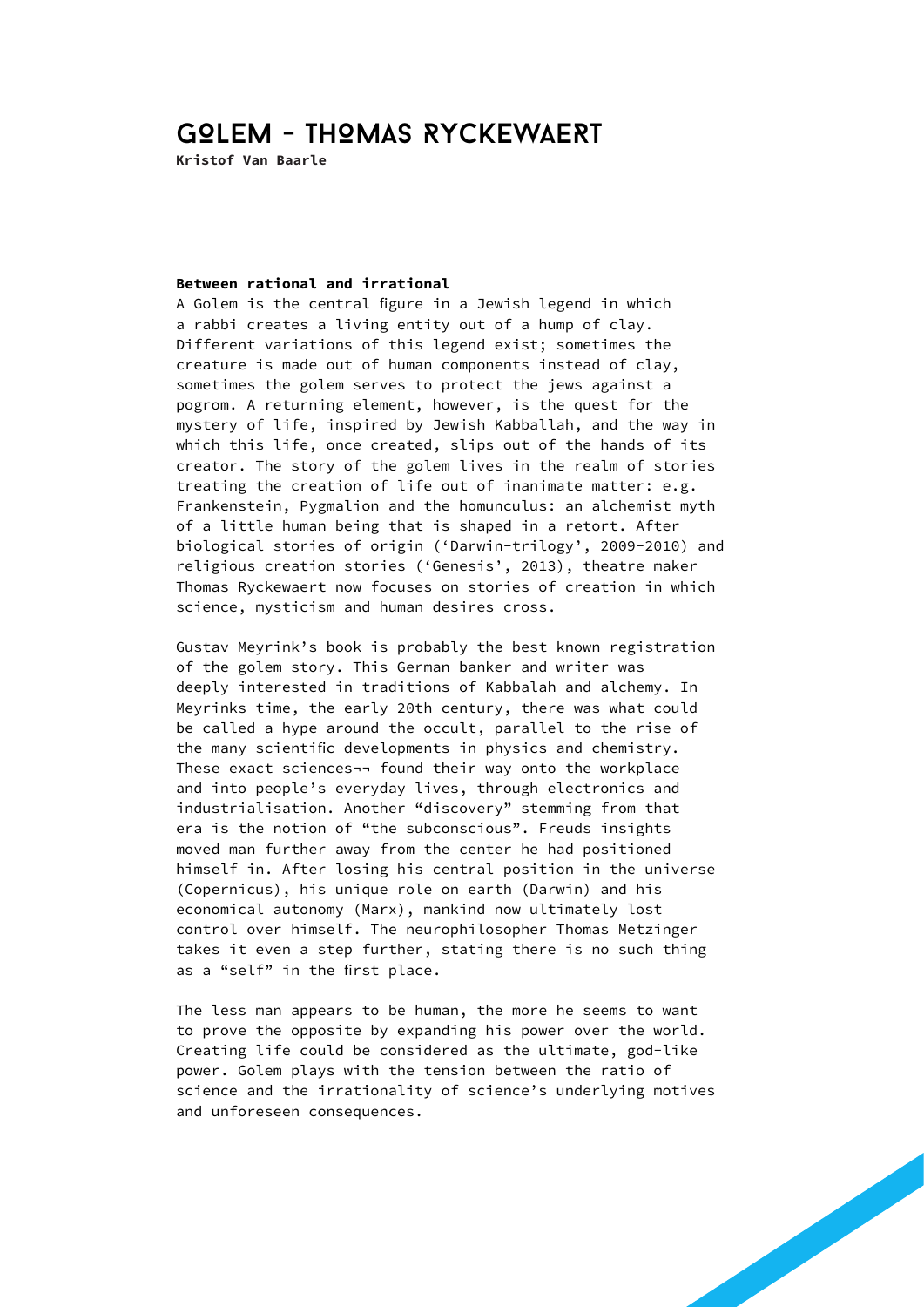## **Science-fiction**

The amount of golems surrounding us today seems to grow exponentially. The research on cloning, stem cells and artificial intelligence to top it all, seems to bring the realisation of a real golem very close. It would most likely not be much larger than a small computer. Online, we make tiny versions of ourselves in the form of avatars in games, profiles on social networks and accounts in webshops. We often lose grip on these two last mini-me's as we are not sure what happens with the data and how they are sold or controlled. A puppet player with wrong intentions could conduct his little theatre in horrifying ways. On the other hand, a computer system that tore itself away from the hands of its creator would most likely not act less morally than its maker, rather merciless within its own logic. Today, algorithms have already come to the point where they imitate the racial and gender preferences of their programmers.

The golem-story is science-fiction avant la lettre. In films like Terminator, Robocop, Blade Runner, HER or Ex-Machina, all sorts of artificial life rise up. In Ryckewaert's Golem, the Russian spoken by dancer Tina Breiova is like an echo of Tarkovsky's psychological scifi-film Solaris. This futuristic Russian finds its counterweight in the old, mysterious Hebrew of Efrat Galai – the language of the Kabbalah. Between future and past, someone speaks with a West-Flemish accent: the banality of the present. All three languages are spoken not so much to be understood, but rather for their poetical and associative quality.

It is remarkable that in a lot of these stories, the scientists are male and their creatures female. This idea goes all the way back to Adam and Eve, where the latter was created to remedy the former's loneliness. It also recalls the fact that science has long been a world ruled by men, occasionally wanting to leave its known territory, seeking happiness beyond. Science-fiction often focuses on the point where rational development tips over into emotional consequences.

Tarkovsky's Solaris is a good example of sci-fi story that, besides mentioning an alien life-form, mainly treats man's fears and desires. Indeed, 'Frankenstein' is not the name of the monster, it is the name of the doctor that brought it to life. Golem is, after all, a story about ourselves. About our own desire for control, which paradoxically leads us to losing it. And imagine we do create artificial life, will we be able to communicate with it? Or will our incompatibility stress the loniless that caused its existence in the first place? Maybe the difference between us and the golem is not as big as we thought, maybe we too are creations, torn loose from our creator, as T.S. Eliots' The Hollow Men seems to